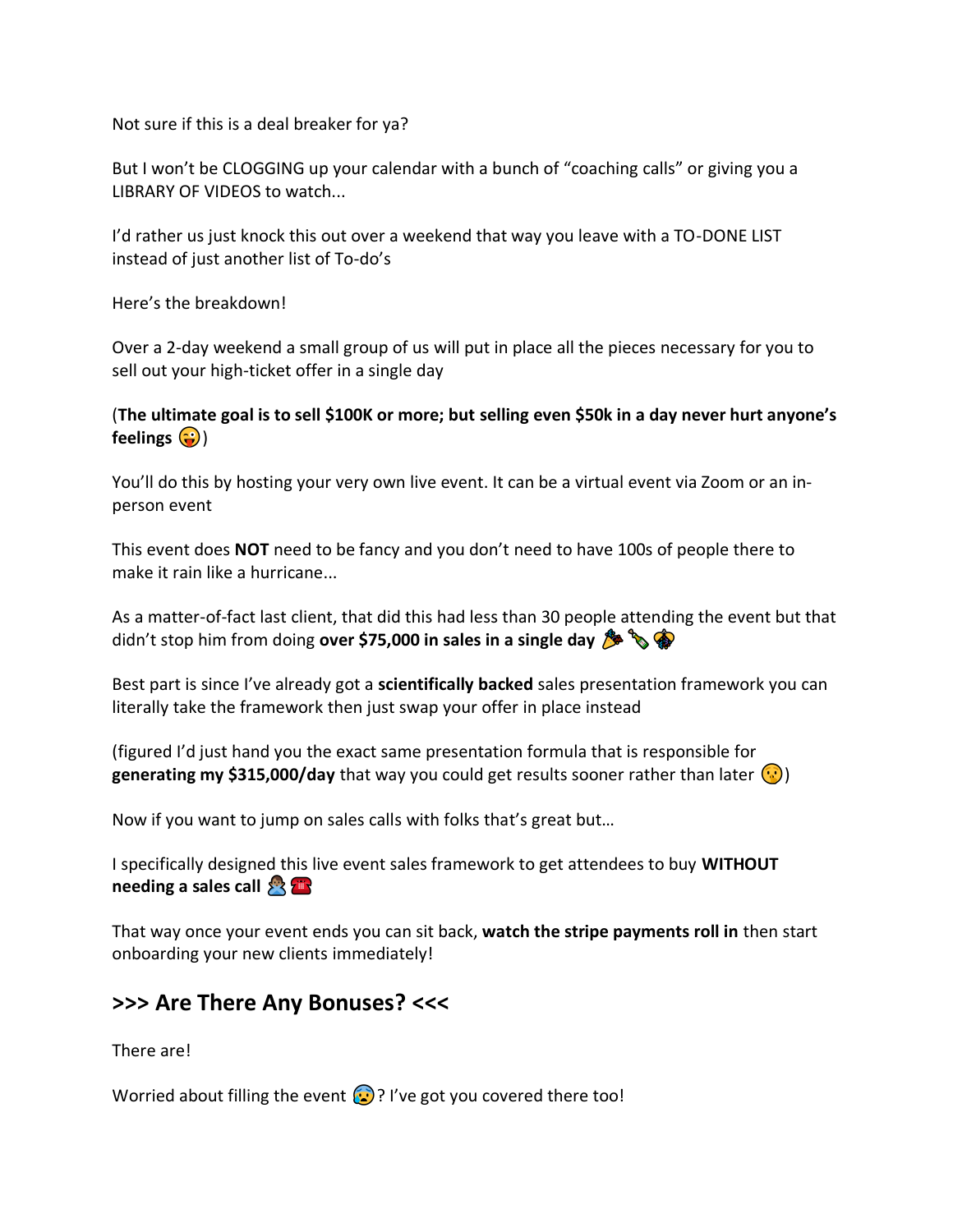We've had great success having attendees **pay an average of \$197/ticket**... just to be at events

(Which means even with a TINY event of only 25 people you'd be able to **stuff your pockets with \$5,000 or more** in ticket sales **BEFORE** you ever make your offer (a)

The secret is something I call a '*Sneak Peek Trailer*  $\mathbf{Q}$ '

Just like the premier of any good movie  $\bigoplus$   $\bigodot$  ...

Nothing gets people more excited to attend your live event than a '*Sneak Peek Trailer*'

I'll show you how to host pop up "sneak peek" Zooms where prospects can get a taste of what your live event is gonna be like and at the end of the sneak peek they'll have the opportunity to buy their ticket  $\bullet$ 

These *Sneak Peek Trailers* are a blast, and make you look like an absolute rockstar!

(best part…you get paid BEFORE your event ever even starts when you use these)

You might like high-pressure sales tactics; but if not, this next bonus might really excite ya

Because as an additional bonus I'm also going to be teaching you my **8 highest converting, no pressure sales pitches** to use at the end of your event to get the most sales!

### **>>> Enroll now <<<**

Secure your spot.

If you've read the info above and are ready to have your first 6-Figure Day using live events just reply back...

#### "**I'M IN!**"

Then I'll get you set up. First come... first served.

I am limiting this so I can give you the personal attention you need.

The full investment for the 6-Figure Day Intensive is just one payment of \$7,500.

You don't have to pay all of that right now BUT you do need to put down a \$2,000 deposit to lock-in your spot as one of the 25 people I'm accepting

# **>>> Wanna Pay As You Profit? <<<**